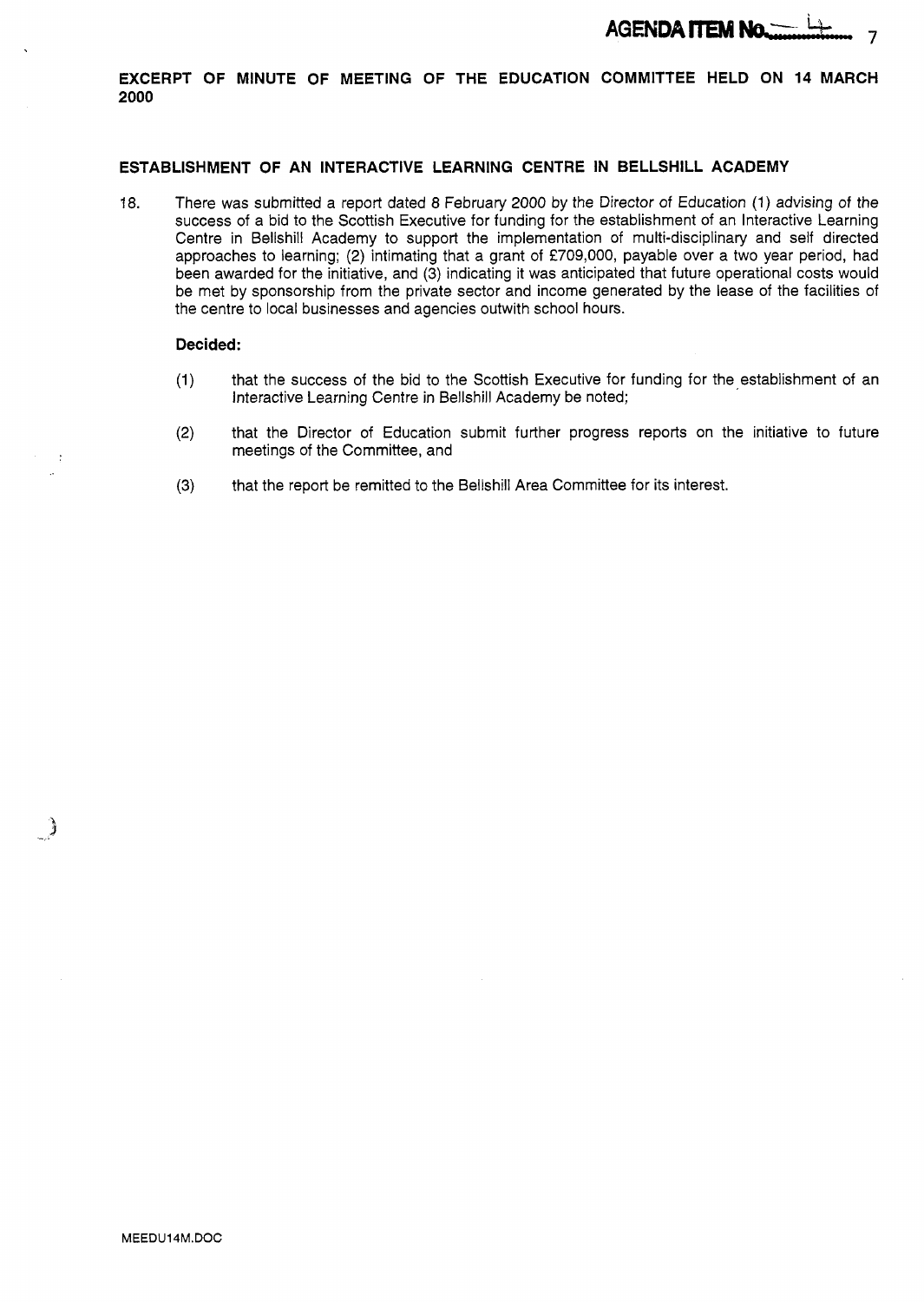

## **NORTH LANARKSHIRE COUNCIL REPORT**

| <b>AGENDA ITEM NO.</b>                                                                                                                                                                                                                                                                                                                                                                                                                                                                                                                                                                                                                                                              |                                                |  |  |  |
|-------------------------------------------------------------------------------------------------------------------------------------------------------------------------------------------------------------------------------------------------------------------------------------------------------------------------------------------------------------------------------------------------------------------------------------------------------------------------------------------------------------------------------------------------------------------------------------------------------------------------------------------------------------------------------------|------------------------------------------------|--|--|--|
| NORTH LANARKSHIRE COUNCIL<br><b>REPORT</b>                                                                                                                                                                                                                                                                                                                                                                                                                                                                                                                                                                                                                                          |                                                |  |  |  |
| <b>Education Committee</b><br>To:                                                                                                                                                                                                                                                                                                                                                                                                                                                                                                                                                                                                                                                   | Subject:                                       |  |  |  |
| From: Director of Education                                                                                                                                                                                                                                                                                                                                                                                                                                                                                                                                                                                                                                                         | <b>BeCel</b><br>An Interactive Learning Centre |  |  |  |
| Date: 8 February 2000                                                                                                                                                                                                                                                                                                                                                                                                                                                                                                                                                                                                                                                               |                                                |  |  |  |
| MO'N/EK<br>Ref:                                                                                                                                                                                                                                                                                                                                                                                                                                                                                                                                                                                                                                                                     |                                                |  |  |  |
| Purpose<br>The education committee will recall giving its approval for the Director of Education to be<br>part of a special Scottish delegation, in conjunction with SEED, to Chicago at Easter 1999.<br>This paper outlines a major new initiative, funded by the Scottish Executive, which has<br>evolved from that visit: the establishment of an Interactive Learning Centre which uses the<br>latest technology to support self-directed learning for students. As such, it sits equally well<br>within the education department's Raising Achievement for All policy and the authority's<br>commitment to providing community access to lifelong learning.<br>Recommendations |                                                |  |  |  |

#### **Purpose**

#### **Recommendations**

- (1) That the education committee notes the success of the bid to SEED.
- **(2)** That the education committee requests the Director to provide progress reports in due course.
- (3) That the education committee refers the paper to the Bellshill Area Committee for information.

Members wishing further information regarding the attached report should contact:

**Dan Sweeney, Head of Service, on 01236 812291** 

**Michael O'Neill, Director of Education, on 01236 812336**<br> **Dan Sweeney, Head of Service, on 01236 812291**<br>  $\bigwedge \bigwedge_{i} \bigwedge_{j} \bigwedge_{k} \bigwedge_{k} \bigwedge_{k} \bigwedge_{k} \bigwedge_{k} \bigwedge_{k} \bigwedge_{k} \bigwedge_{k} \bigwedge_{k} \bigwedge_{k} \bigwedge_{k} \bigwedge_{k} \bigwedge_{k} \bigwedge$ s in due<br>e for<br>t:<br>U MeLle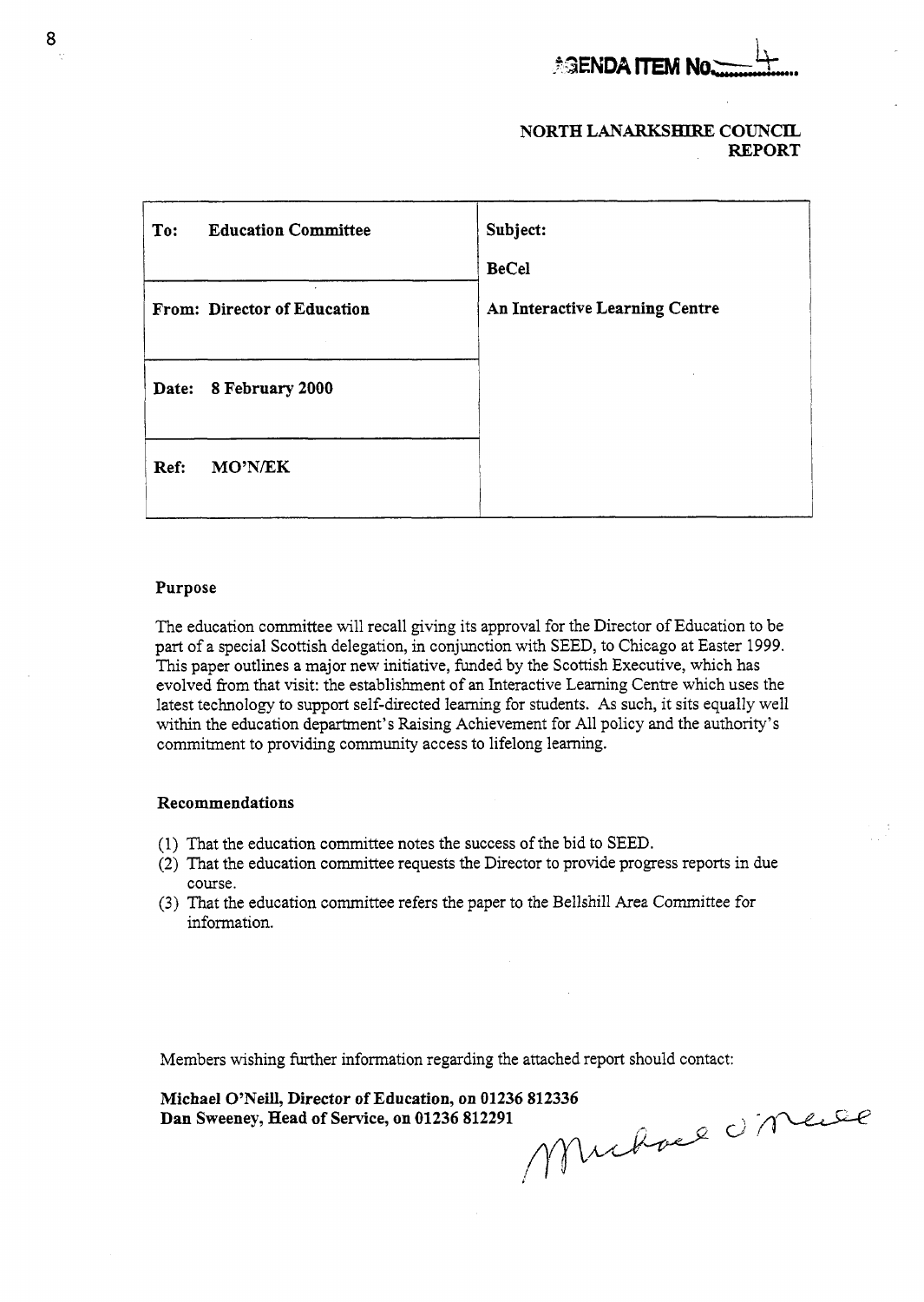# **North Lanarkshire Education Department**

## **BeCel**

*An* Interactive Learning Centre, situated in Bellshill Academy

# **Report by Director**

#### 1. **Background**

- 1.1 The education committee will recollect that permission was given for the Director of Education to be part of a special Scottish delegation, led by David Crawley of SEED, which visited Chicago in Easter 1999. The main focus of the visit was to view the Arthur Andersen 'School of the Future' which uses the latest technology to support self-directed learning for its students. ,
- 1.2 The centre comprised a very large, open area divided into learning bays, each bay being equipped with up-to-date technology, and students work on their own projects. with the help of a facilitator. A self-directed learning system allows each student to move at his/her own pace in a co-operative learning setting. Students move on to new learning only when they have demonstrated mastery. Each student develops an individualized Action Plan against which progress is assessed by the student and monitored by the teacher and parent.
- 1.3 The delegation was very impressed by this concept, although it was agreed that the American model would require to be adapted for the Scottish education system. SEED intimated that funding could be available for a Scottish version, especially if links could be made with the University for Industry, by making the Learning Centre available for the development of new skills in people currently in employment or hoping to enter employment, and to the community outside of school hours.

#### **2. Progress to date**

- 2.1 **.An** Interactive Learning Centre will be established to support the implementation of multi-disciplinary and self-directed approaches to learning for all pupils of Bellshill Academy. The Centre will support the establishment and delivery of a range of alternative curriculum provisions, based on principles of individual ownership of learning outcomes. This will include the timetabling of **SUS2** classes to the Centre to work on a cross-curricular project in Environmental Studies
- **2.2** The Centre will also provide community opportunities for adult learning and for multi-agency youth work. It will act as a focus **from** which opportunities for learning will be extended into the community and school cluster through the development of a local Bellshill learning community intranet.
- 2.3 Having decided upon the broad outline of establishing a Learning Centre in Bellshill Academy, the exact focus on technology the Centre will adopt was determined by looking at areas of future development in industry and then working back to focus on skills development for various groups of learners. At present, Higher Education is working in partnership with industry to offer new degree/vocational courses to meet the demands of industry. However, there is a clear gap in provision below the level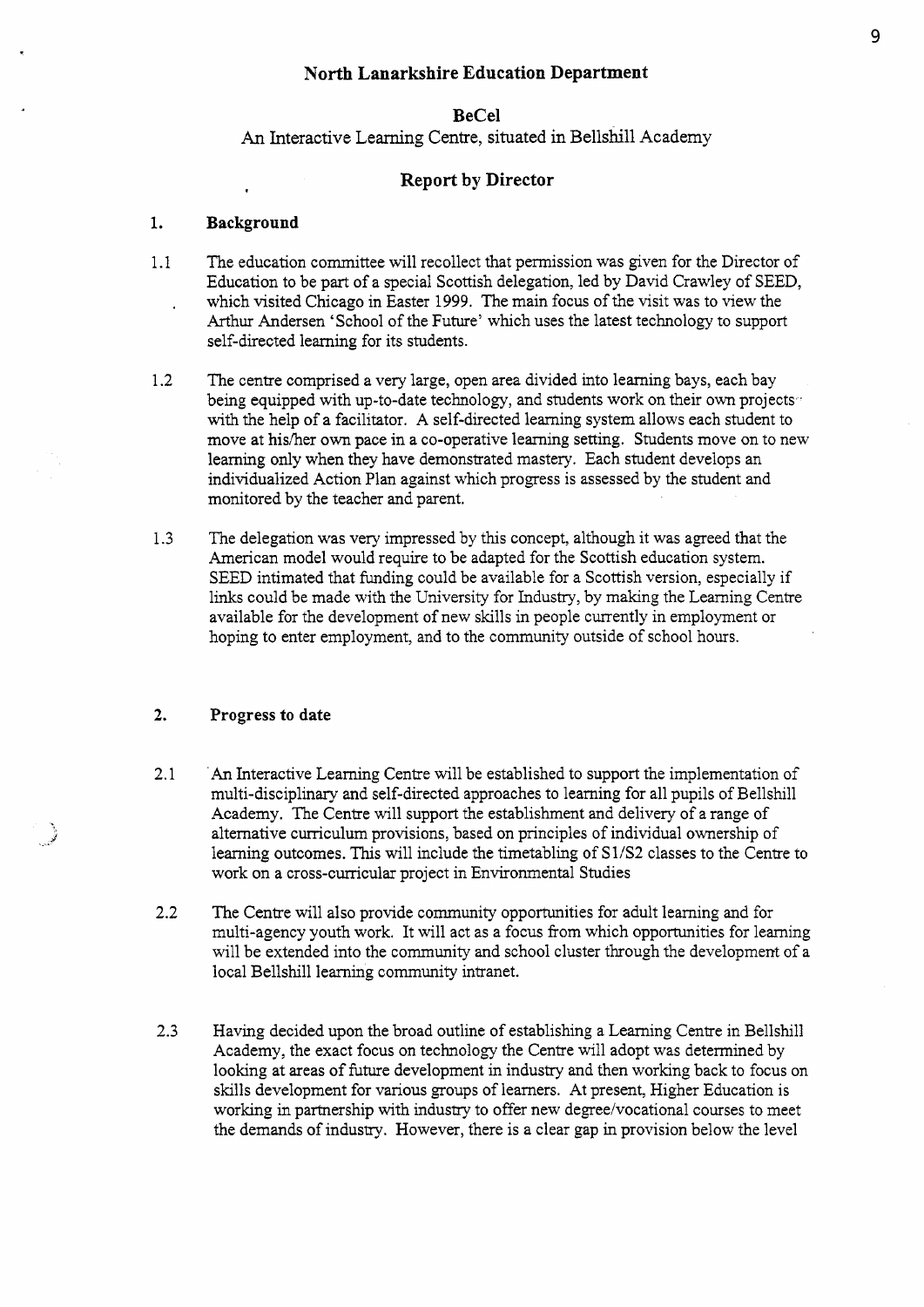of Higher Education. BeCel seeks to bridge this gap between school and Higher Education in the key areas of digital media.

- **2.4**  Developing the Centre as a focus for excellence in the contemporary Digital Media and *Arts* will build upon existing skills and apply this expertise to the key areas of digital media. The facilities will provide a wide array of creative possibility, ranging from standard video and audio production to multimedia to cutting edge animation. The initiative will enhance both the formal and informal curriculum throughout S 1 to **S6,** presenting new opportunities and relationships for learner and teacher alike. Centre Activities will include a Website; online newspaper; Cybercafe; enterprise clubs in digital media; training seminars. These activities will also be available out of school hours, seven days a week.
- **2.5** In choosing to base the Learning Centre in Bellshill Academy, cognisance has been taken of the fact that this is an Education Action Plan school in a Social Inclusion Partnership area. A new Head Teacher was appointed two years ago and, under his leadership, a number of proactive initiatives are underway. Two new ICT suites have been set up, allowing the use of Integrated Learning Systems for S1/S2 pupils, and the impact of the National Grid for Learning will see **54** PC terminals throughout the school, allowing all pupils access to e-mail, Internet etc. BeCel will enhance and complement all this, albeit using a different approach. It will also offer opportunities for staff development, thereby having a positive effect on staff morale.
- *2.6* A major outcome of BeCel will be the integration of community and school based needs, with the daytime focus driven predominantly by school needs and out of school hours learning driven by community education (approximate ratio: **58%**  community use, **42%** school use). This reflects successful co-operative models used in other places within the Authority. Bellshill Academy already has a great deal of experience in this area, thanks to the Bellshill Partnership Project.
- **2.7** The establishment of such a facility in Bellshill, an area of high unemployment, cannot help but have beneficial effects on the local labour force and must be viewed as a vital strand in the development of a Community Learning Strategy. It will deliver learning opportunities for a whole range of post-school learners: young adults engaged in pre-vocational training; learners seeking to acquire or extend their qualifications; voluntary and community groups; and workers in the local area, or indeed throughout Scotland, where employers wish to take advantage of BeCel's training activities.
- **2.8** The development of external llnks with business, community agencies and the University for Industry through a variety of initiatives e.g. work placements, enterprise workshops etc: are core to the Centre's future existence. Companies such as OKI, IBM, VIS Interactive, **SCOTSYS,** BBC etc., have already expressed an interest in co-operating with the Centre in the area of digital media in contemporary arts, demonstrating their belief in the vocational potential of the project.